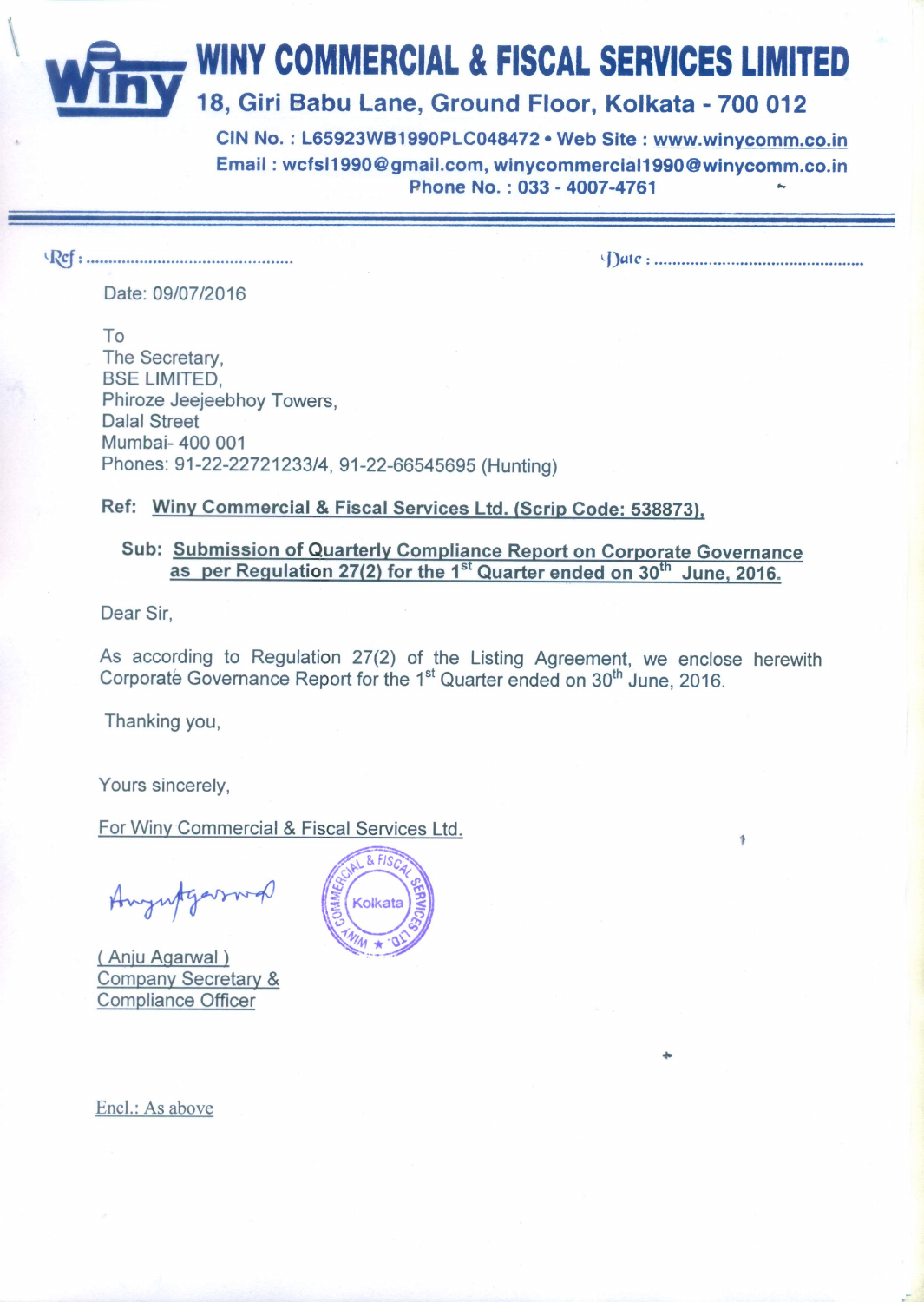| <b>General information about company</b> |                                           |  |  |  |
|------------------------------------------|-------------------------------------------|--|--|--|
| Scrip code                               | 538873                                    |  |  |  |
| Name of the entity                       | WINY COMMERCIAL & FISCAL SERVICES LIMITED |  |  |  |
| Date of start of financial year          | $01 - 04 - 2016$                          |  |  |  |
| Date of end of financial year            | 31-03-2017                                |  |  |  |
| <b>Reporting Quarter</b>                 | Quarterly                                 |  |  |  |
| Date of Report                           | 30-06-2016                                |  |  |  |
| Risk management committee                | Not Applicable                            |  |  |  |

|           | <b>Annexure I</b>                                                                                                                                            |                              |            |            |                                                              |                            |                                 |                                                  |                      |                                                  |                                                                                      |                                                                                                         |                                                                                                               |
|-----------|--------------------------------------------------------------------------------------------------------------------------------------------------------------|------------------------------|------------|------------|--------------------------------------------------------------|----------------------------|---------------------------------|--------------------------------------------------|----------------------|--------------------------------------------------|--------------------------------------------------------------------------------------|---------------------------------------------------------------------------------------------------------|---------------------------------------------------------------------------------------------------------------|
|           | Annexure I to be submitted by listed entity on quarterly basis<br><b>I. Composition of Board of Directors</b>                                                |                              |            |            |                                                              |                            |                                 |                                                  |                      |                                                  |                                                                                      |                                                                                                         |                                                                                                               |
|           | Disclosure of notes on composition of board of directors explanatory<br>Is there any change in composition of board of directors compare to previous quarter |                              |            |            |                                                              |                            |                                 |                                                  |                      |                                                  |                                                                                      |                                                                                                         |                                                                                                               |
|           |                                                                                                                                                              |                              |            |            |                                                              |                            |                                 |                                                  |                      |                                                  |                                                                                      |                                                                                                         |                                                                                                               |
| <b>Sr</b> | Title<br>(Mr)<br>Ms)                                                                                                                                         | Name of<br>the<br>Director   | <b>PAN</b> | <b>DIN</b> | Category 1<br>of directors                                   | Category 2<br>of directors | Category<br>$3$ of<br>directors | Date of<br>appointment<br>in the<br>current term | Date of<br>cessation | Tenure<br>$\alpha$<br>director<br>(in<br>months) | No of<br>Directorship<br>in listed<br>entities<br>including<br>this listed<br>entity | Number of<br>memberships<br>in Audit/<br>Stakeholder<br>Committee(s)<br>including this<br>listed entity | No of<br>of<br>Chairpe<br>in Au<br>Stakeho<br>Commi<br>held<br>liste<br>entiti<br>includ<br>this lis<br>entit |
|           | <b>Mrs</b>                                                                                                                                                   | <b>RUPALI</b><br><b>SAHA</b> | GATPS0043A | 07235268   | Non-<br>Executive -<br><b>Non</b><br>Independent<br>Director | Chairperson                |                                 |                                                  |                      |                                                  |                                                                                      |                                                                                                         |                                                                                                               |

|                                      | <b>Annexure 1</b>                                                            |                              |                                             |                            |                         |  |  |
|--------------------------------------|------------------------------------------------------------------------------|------------------------------|---------------------------------------------|----------------------------|-------------------------|--|--|
| <b>II. Composition of Committees</b> |                                                                              |                              |                                             |                            |                         |  |  |
|                                      | Disclosure of notes on composition of committees explanatory                 |                              |                                             |                            |                         |  |  |
|                                      | Is there any change in composition of committees compare to previous quarter |                              |                                             |                            |                         |  |  |
| <b>Sr</b>                            | Name Of<br>Committee                                                         | Name of Committee<br>members | Category 1 of directors                     | Category 2 of<br>directors | Name of otl<br>committe |  |  |
|                                      | <b>Audit Committee</b>                                                       | <b>RUPALI SAHA</b>           | Non-Executive - Non Independent<br>Director | Member                     |                         |  |  |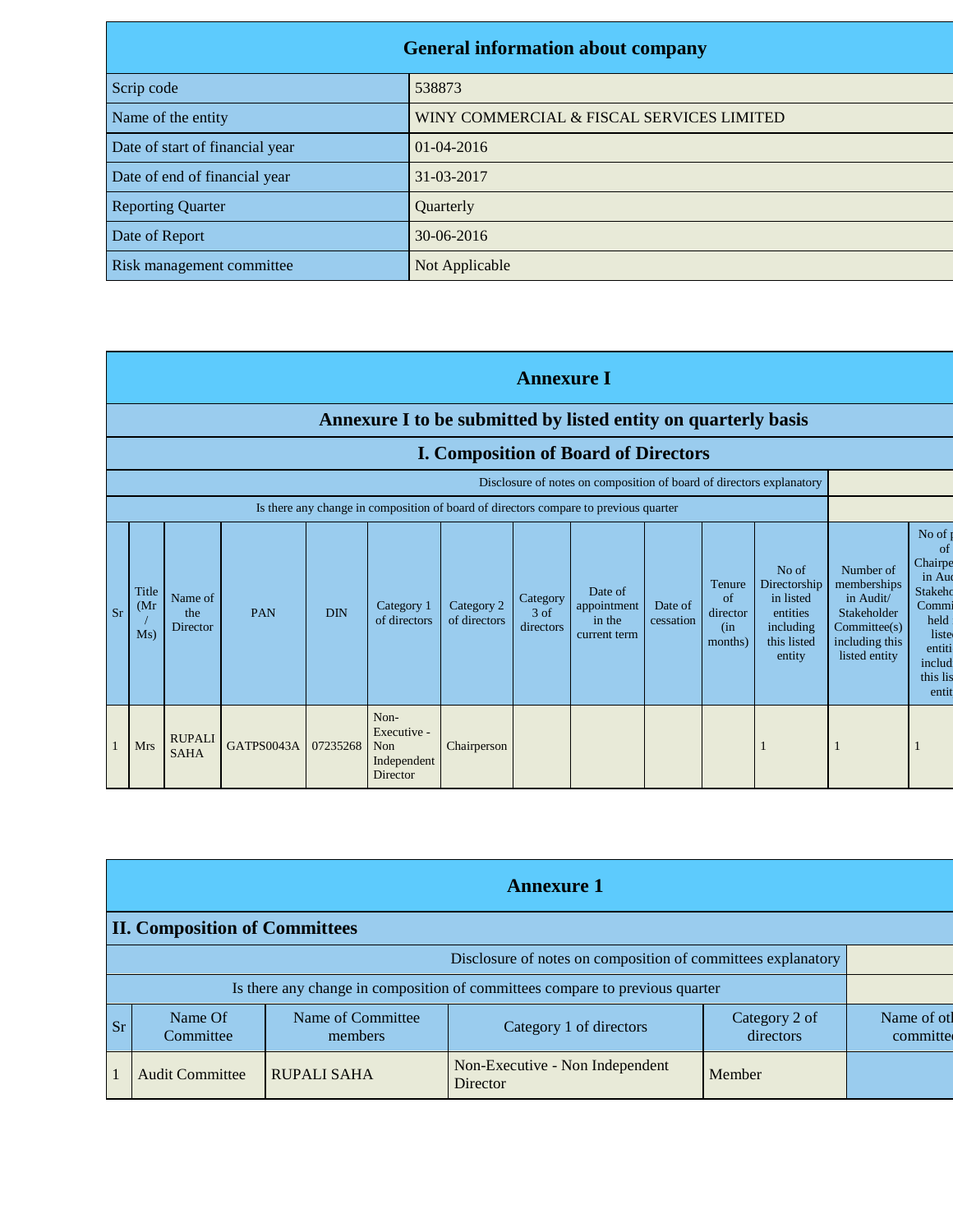## **Annexure 1**

## **Annexure 1**

|                | <b>III. Meeting of Board of Directors</b>                        |                                                         |                                                           |  |  |  |
|----------------|------------------------------------------------------------------|---------------------------------------------------------|-----------------------------------------------------------|--|--|--|
|                | Disclosure of notes on meeting of board of directors explanatory |                                                         |                                                           |  |  |  |
| Sr             | Date(s) of meeting (if any) in the<br>previous quarter           | $Date(s)$ of meeting (if any) in the<br>current quarter | Maximum gap between any two consecutiv<br>number of days) |  |  |  |
|                | $30 - 01 - 2016$                                                 |                                                         |                                                           |  |  |  |
| $\mathfrak{D}$ | $31 - 03 - 2016$                                                 |                                                         | 60                                                        |  |  |  |
| 3              |                                                                  | 30-04-2016                                              | 29                                                        |  |  |  |
| $\overline{4}$ |                                                                  | 30-06-2016                                              | 60                                                        |  |  |  |

|           | <b>Annexure 1</b>                                        |                                                                     |                                                            |                                              |                                                                   |                                                             |  |
|-----------|----------------------------------------------------------|---------------------------------------------------------------------|------------------------------------------------------------|----------------------------------------------|-------------------------------------------------------------------|-------------------------------------------------------------|--|
|           | <b>IV. Meeting of Committees</b>                         |                                                                     |                                                            |                                              |                                                                   |                                                             |  |
|           | Disclosure of notes on meeting of committees explanatory |                                                                     |                                                            |                                              |                                                                   |                                                             |  |
| <b>Sr</b> | Name of<br>Committee                                     | $Date(s)$ of meeting of<br>the committee in the<br>relevant quarter | Whether<br>requirement of<br><b>Ouorum</b> met<br>(Yes/No) | Requirement of<br>Quorum met<br>(details)    | Date(s) of meeting of<br>the committee in the<br>previous quarter | Maximum gap betwe<br>two consecutive me<br>(in number of da |  |
|           | Audit<br>Committee                                       | 30-06-2016                                                          | Yes                                                        | Directors & Audit<br>Committee member<br>met | 30-03-2016                                                        | 91                                                          |  |

|                | <b>Annexure 1</b>                                                                                         |                                  |                                                                    |  |  |
|----------------|-----------------------------------------------------------------------------------------------------------|----------------------------------|--------------------------------------------------------------------|--|--|
|                | <b>V. Related Party Transactions</b>                                                                      |                                  |                                                                    |  |  |
|                | Subject                                                                                                   | Compliance status<br>(Yes/No/NA) | If status is "No" details of non-<br>compliance may be given here. |  |  |
|                | Whether prior approval of audit committee obtained                                                        | <b>NA</b>                        |                                                                    |  |  |
| $\overline{2}$ | Whether shareholder approval obtained for material RPT                                                    | <b>NA</b>                        |                                                                    |  |  |
| 3              | Whether details of RPT entered into pursuant to omnibus approval<br>have been reviewed by Audit Committee | <b>NA</b>                        |                                                                    |  |  |

| <b>Annexure 1</b>       |                          |
|-------------------------|--------------------------|
| <b>VI. Affirmations</b> |                          |
| $Sr$ Subject            | Compliance s<br>(Yes/No) |